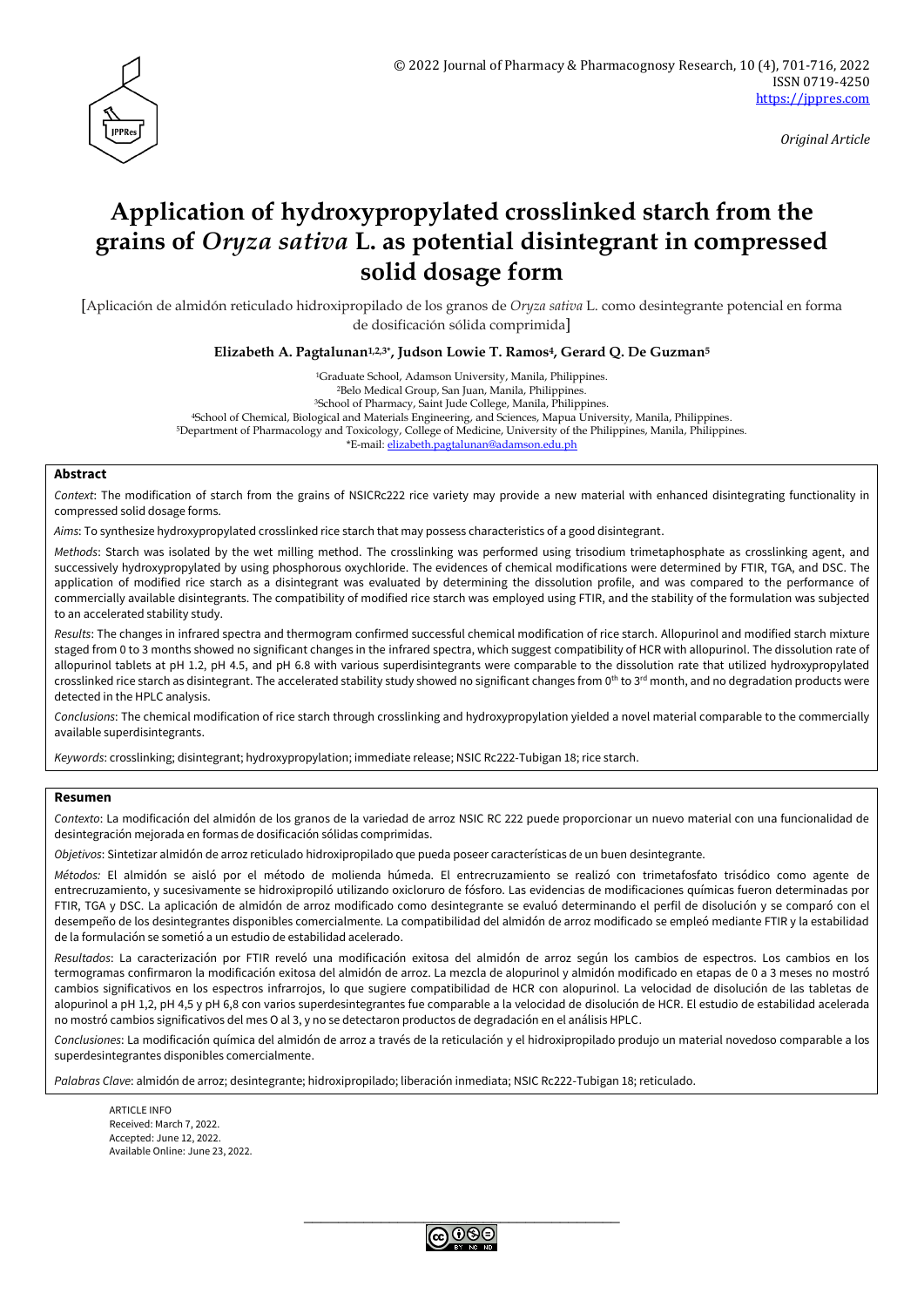## **INTRODUCTION**

Drug discovery is a scientific discipline that has undergone continuous evolution over the years. It is no longer only focused on the discovery and development of new drugs and active principles but also on the discovery and development of new excipients. The increasing demand for drugs requires the need to increase production and, thus, leads to the problem of the availability of inert materials. Coupled with this, is the problem of supply for raw materials that are used in the production of excipients.

Pharmaceutical excipients are substances other than pharmacologically active substances that play an essential role in the drug development process and the formulation of stable oral solid dosage forms (Furrer, 2013). They are often added for several purposes – i.e., to make drug products more palatable (flavorants), to enhance appeal (colorants), to prevent microbial growth and decomposition (preservatives), to dissolve drug substances (solvents or vehicles), to improve stability (stabilizers), to increase bulk formation (bulking agents), to reduce friction (lubricants), to help free-flowing of granules (glidants), to prevent surface adhesion (anti-adherents), to enhance adhesion (binders), and to promote moisture penetration and dispersion (disintegrants) (Karthik, 2016). Thus, for every single dosage form, excipients contribute to the primary qualities of the drug and influence its physical form, texture, stability, overall appearance, and bioavailability.

Disintegrant is one of the primary excipients added to tablets to facilitate dispersion and breakup of the tablets into their primary components for faster dissolution upon coming in contact with the dissolution medium. The disintegrants help in the fast breakdown of oral dosage forms upon ingestion to promote intestinal absorption and bioavailability of active ingredients. Moreover, superdisintegrants are used in the formulation of orally disintegrating tablets, dispersible tablets which are used at lower concentrations of about 1% to 10% by weight compared to simple disintegrants (Kar et al., 2019). Traditionally, starch has been the disintegrant of choice in tablet formulations. Starch is the most widely used disintegrant as these are easily available, blend well with other excipients, and are pharmaceutically elegant. However, the concentration of starch as a disintegrant in solid dosage forms is high, typically  $15\%$  w/w (Hausler et al., 2009). This presents difficulty in tablet compaction as a result of elastic deformation and consequently yields tablet defects such as chipping and capping.

Rice is one of the most abundant sources of starch in Asian countries, especially the Philippines. The Philippine Rice Research Institute (PhilRice) is promoting high-yielding rice varieties to help farmers increase their production, one of which is NSICRc222 (Tubigan 18). A novel excipient with improved and value-added functionality may be achieved through chemical modification of the starch derived from the NSICRc222 variety. Furthermore, chemically modified substances are used as superdisintegrants made by crosslinking (Xiao et al., 2012); and hydroxypropylation may be introduced to the crosslinked material to produce modified starch (Rahaju et al., 2014). Modified starches and starch derivatives swell extensively with minimal gelling and optimum concentration levels of 4%-6% by weight. The starch forms a sticky and gelatinous matter that continues to aid the disintegration process. It also helps to hold and keep the tablet particles together due to their high swelling capacity even in low concentrations (Pahwa and Gupta, 2011). Acetylation and hydroxypropylation as individual modification techniques have been applied to rice and other starches that are carried out to overcome undesirable characteristics and improve their physico-chemical properties (Colussi et al., 2014; Granza et al., 2015; Shen et al., 2021). Additionally, acetylation improves paste clarity, flow properties, and increased swelling capacity (Lawal, 2004), while carboxymethylation of starch may increase water solubility, lowered gelatinization temperature, and paste stability (Kunle, 2019). While, dual-modified rice starches enhance the thermostability, enzyme resistance, and functional property (Iftikhar and Dutta, 2019). Crosslinking and hydroxypropylation of starch are both used to improve the stability and hardness of gels obtained from starch materials (Ravenelle and Rahmouni, 2006). These successive modifications may provide value-added functionality to the material, including disintegration characteristics in a compressed solid dosage form. Superdisintegrant is an important excipient in the formulation of the immediate-release compressed solid dosage form as it facilitates faster disintegration, thereby increasing the dissolution rate of active material in the drug preparation. Modifying the chemical structure of starch can provide new functionality and could act as a superdisintegrant due to enhanced wetting capacity and hydrophilicity brought about by crosslinking and hydroxypropylation. Moreover, the study aims to address the scarcity of raw materials as they may be more effective in lower concentrations as compared to unmodified starch, which in effect can improve functionality and minimize material cost.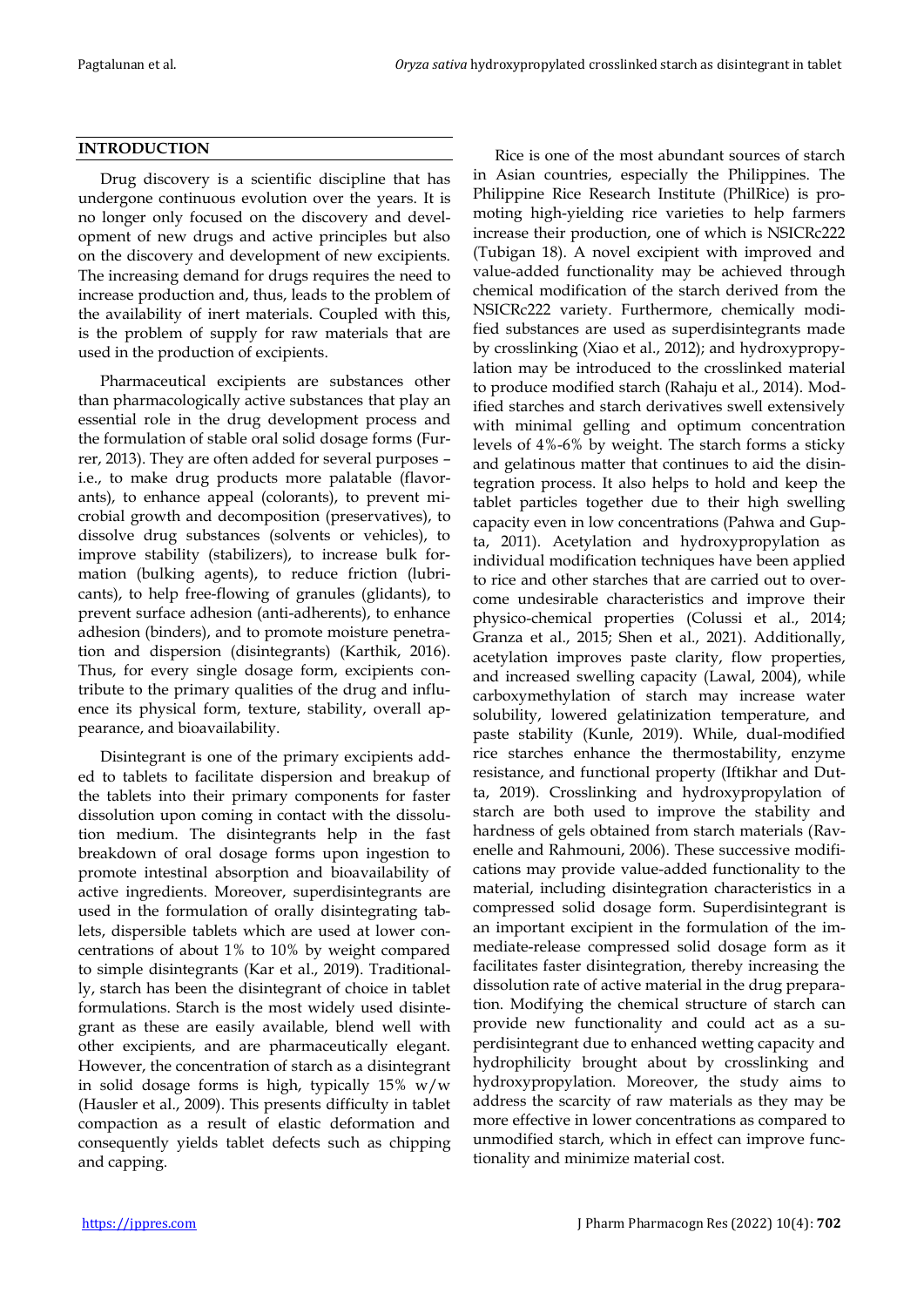Immediate release (IR) dosage forms are still popular due to economic and pharmacokinetic reasons. It may improve compliance, solubility, stability, bioavailability, allows high drug loading, costeffective, adaptable, and amenable to existing processing and packaging machinery, and decreased disintegration and dissolution times (Neha, 2017). Superdisintegrant is important in IR dosage form, and developing novel material that can be used as an excipient is vital in formulation development, which could potentially solve the problem of material scarcity, patient and regulatory compliance. Allopurinol (ALO) is one of the drugs that exhibit dissolution difficulty. ALO is practically insoluble in water, resulting in poor bioavailability after oral administration (Runa et al., 2013). The drug belongs to the biopharmaceutics Classification System (BCS) class IV category at the 300 mg dosage strength (NDA, 2017) with poor aqueous solubility and permeability (Radhakrishnan et al., 2020). Moreover, several researches reported that allopurinol tablets failed to meet dissolution compendia requirements (Changdeo et al., 2011; Dai et al., 2020; Runa et al., 2013). Hence, utilizing allopurinol as an active material can provide insights into the utility of hydroxypropylated crosslinked rice starch as a disintegrant in formulating compressed solid dosage form.

This study modified the rice starch through crosslinking and hydroxypropylation. The potential application as a disintegrant was assessed by determining the dissolution profile of allopurinol 300 mg tablet that is formulated with the modified rice starch, as compared to its native rice starch form and commercially available superdisintegrants. The comparative dissolution behavior of the hydropropylated crosslinked rice starch toward other commercially available disintegrants can provide good insights into its utility as a novel disintegrant in comparison to its native form and other superdisintegrants.

# **MATERIAL AND METHODS**

The plant material, NSIC Rc222 (Tubigan 18) variety of *Oryza sativa* L. and its certificate of authenticity was obtained from the Philippine Rice Research Institute, Los Baños, Laguna. All chemicals, reagents, and solvents that are used in this study were purchased from Alysons' Chemical Enterprises, Inc., Quezon City, Philippines. Trisodium trimetaphosphate and propylene oxide were obtained from Sigma-Aldrich Co., United States. Lactose monohydrate (Pharmatose 50 M) and magnesium stearate were obtained from DFE Pharma, Germany. Sodium starch glycolate was obtained from Yung Zip Chemical Ind. Co. Ltd. Taiwan, crosslinked polivynylpyrrolidone (crospovidone) was obtained from BASF Pharmaceutical Ingredients, Metro Manila, Philippines. Crosslinked sodium carboxymethylcellulose (croscarmellose) was obtained from Amit Hydrocolloids, Mumbai, India. Allopurinol (pharmaceutical grade) was used as received from Yixing City Xingyu Pharmaceuticals Co., Ltd., Jiangsu, China. Allopurinol USP reference standard was procured online from USP Store, Inc.

# **Synthesis of hydroxypropylated crosslinked rice starch**

# *Isolation of starch*

The alkali steeping process developed by Bindar et al. (2013) was employed to isolate starch from the rice. Rice grains were milled to facilitate greater surface area contact between alkali solution and solid plant material. The milled rice was steeped in five volumes of 0.40% sodium hydroxide solution for 24 h at 25°C to soften the endosperms of the rice. Then, the mixture was filtered using 100 mesh nylon cloth to obtain the rice residues. After which, the residues were pressed using mortar and pestle to rupture the cellular structure. The steeping process was repeated 10 times, in which the filtrate became negative for the presence of protein using the Biuret test. Ten drops of 0.01% sodium metabisulfite solution (Usman et al., 2014) were incorporated in each steeping stage to prevent microbial growth.

The crude rice starch was purified by suspending it in distilled water until sediments are completely formed. The residue was collected through decantation and filtration using a 200-mesh nylon filter cloth. The procedure was repeated until the filtrate was no longer alkaline. The liquid alkalinity was determined by using a phenolphthalein indicator. The purified starch was dried in ambient conditions for 5 days.

# *Qualitative test for starch*

One gram of rice starch was suspended in 2 mL of water (room temperature). Then 15 mL of boiling water was added to produce a smooth mixture. The mixture was boiled for two minutes and allowed to cool until a translucent, whitish gelatinous mixture was obtained. A few drops of iodine solution were added to the mixture. A positive result for the presence of starch yields a reddish violet, which upon cooling turns into deep blue color (Tiwari, 2015).

# *Crosslinking and hydroxypropylation of NSICRc222 rice grain starch*

NSICRc222 rice grain starch (RGS) was crosslinked and hydroxypropylated with some modifications following the procedures according to Lenaerts et al. (2003). Two hundred grams of RGS were subjected to crosslinking and hydroxypropylation. About 370 mL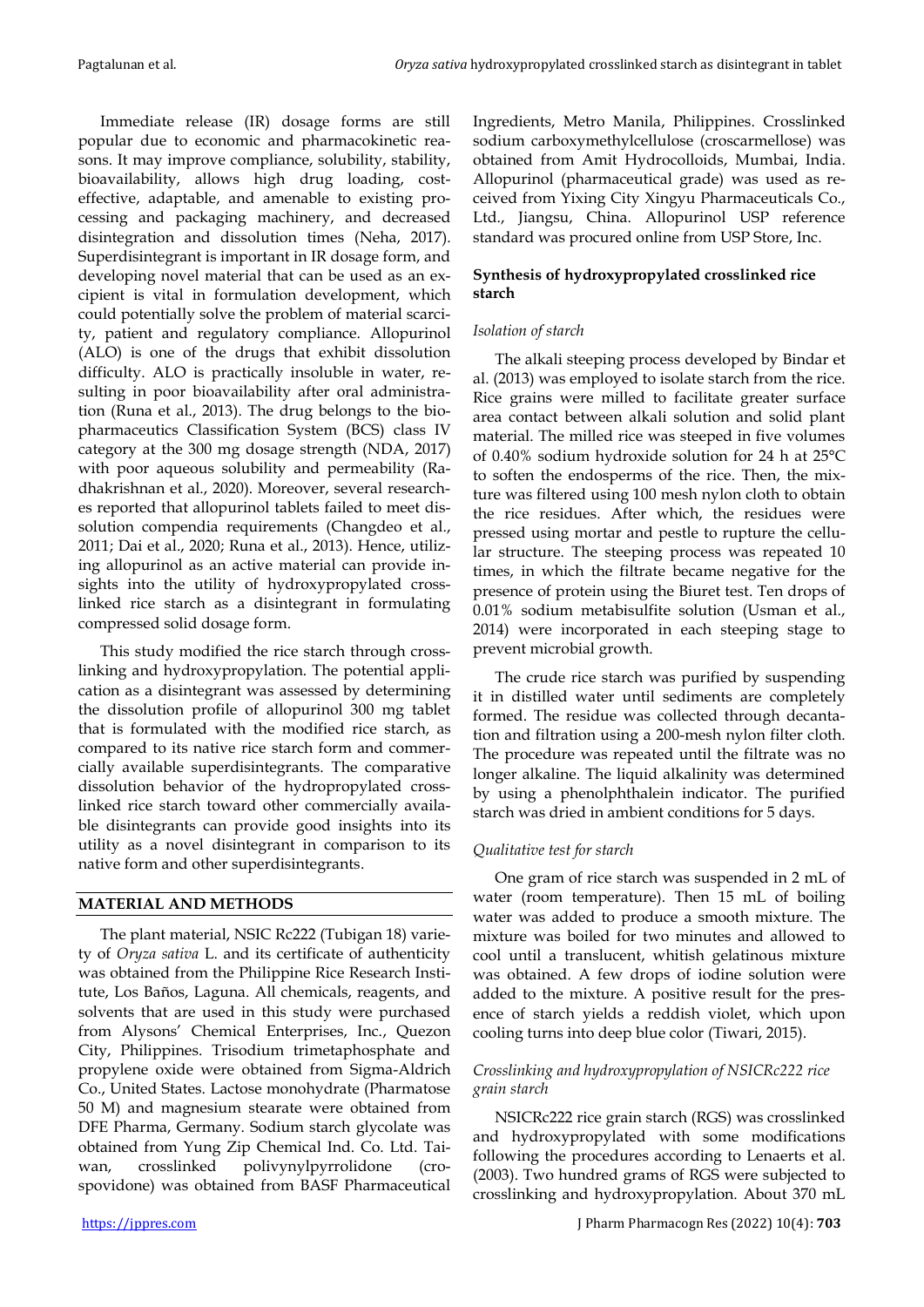of deionized water were added to 200 g of RGS containing 0.30 g sodium hydroxide and 16 g of sodium sulfate. The slurry was then maintained at 30°C for 1 h. After which, 2.0 g trisodium trimetaphosphate, a crosslinking agent, was added to the mixture and allowed to react for 3 h with constant stirring.

The crude mixture was transferred into the round bottom flask, heated to 40°C for 30 min, and purged with nitrogen. After 30 s, 12 mL of propylene oxide were added. The reaction mixture was kept at 40°C and under a nitrogen blanket for 20 h. After which, pH was adjusted to 5.5 using 0.1 N sulfuric acid in 1:2 v/v. The slurry was then washed with 370 mL of deionized water and the mixture was allowed to suspend until sediments are completely formed. The residue was collected after decantation and filtration (Whatman No. 5) and dried in an oven at  $160^{\circ}$ C for 48 h.

# **Characterization of hydroxypropylated crosslinked rice starch**

# *Fourier transformed infrared (FTIR) spectroscopy*

The samples were analyzed using an FTIR spectrometer (Shimadzu IRAffinity-1S, Japan). A few mg of rice starch, crosslinked rice starch, and hydroxypropylated crosslinked rice starch was added to pure potassium bromide powder (approximately 200 mg) and grounded using mortar and pestle. The finely grounded sample was then put in the sample holder ready for scanning in Fourier Transform Infrared or FTIR spectrometer (Shimadzu IRAffinity-1S, Japan) in the range 4000 to 400 cm-1 . The method was adopted from Changdeo et al. (2011) with modifications.

# *Thermogravimetric analysis (TGA)*

The samples were analyzed using Perkin Elmer TGA 4000. About 1 mg of sample was placed in a standard aluminum pan then analyzed at a heat range of 25 to 850°C at a rate of 10°C/min under an atmosphere of dry nitrogen. The method was adopted from Xie et al. (2019) with modifications.

# *Differential scanning calorimetry (DSC)*

The samples were analyzed using Perkin Elmer DSC 4000. The sample was weighed to about 5 mg and placed in a standard aluminum pan. The parameters for DSC were set to heat range from 25 to 250°C at a rate of 10°C/min under an atmosphere of dry nitrogen (Hu et al., 2014; Zaidul et al., 2008).

# **Compatibility of hydroxypropylated crosslinked rice starch**

A mixture of hydroxypropylated crosslinked rice starch (HCR) and allopurinol (ALO) was triturated at a 1:1 ratio to produce a total weight of 10 mg. Then, the mixture was added with 3 mL of deionized water and triturated to form a uniform wet mass. The damped mass was dried in an oven for 12 h at 70°C. The dried powder mixture was placed on an enclosed bottle and then stored in a desiccator. A sample is withdrawn at  $0<sup>th</sup>$ , 1<sup>st</sup>, 2<sup>nd</sup>, and 3<sup>rd</sup> month for FTIR Analysis. The FTIR spectra of allopurinol and hydroxypropylated crosslinked rice starch were also obtained to serve as a reference in determining the absorption peaks in the sample. The method was adopted from Prathyusha and Murthy (2013) with modifications.

Approximately 1-2 mg of the sample was added to pure potassium bromide powder (approximately 200 mg) and grounded using mortar and pestle. The finely grounded sample was then put in the sample holder ready for scanning in Fourier Transform Infrared or FTIR spectrometer (Shimadzu IRAffinity-1S, Japan) in the range 4000 to 400 cm-1 .

## **Tablet compression of allopurinol 300 mg IR tablets**

Allopurinol (ALO) powder blends were prepared with various disintegrating agents. The weight of ALO was maintained at 300 mg as the labeled amount. Table 1 shows the composition of the formulation. The filler, binder, and lubricant used in the formulation were based on the commercially available preparation of allopurinol immediate-release tablets, including the innovator drug product (Casper Pharma LLC, 2018).

The binder solution was prepared by dissolving 50 g of povidone in 100 mL of purified water and set aside before use. This was a preparation of solution which was utilized in 10 to 15 min after being prepared. Seven hundred fifty grams of (750 g) allopurinol and 145 g of lactose monohydrate were sifted in Mesh No. 14 before mixing through V-blender (2-kg maximum capacity) for 10 min. The powder blend was unloaded and kneaded mechanically with the povidone solution until homogenous wet mass was achieved. The wet mass was screened in Mesh No. 14 to form a narrower granule size. Then, the wet granules were dried in an oven at 70°C for about 15 h. After drying, the granules were screened in Mesh No. 14, to break down agglomerated particles. Then, the previously sifted (Mesh No. 30) 50 g disintegrants and 5 g magnesium stearate were added sequentially for 5 and 3 min, respectively, in V-blender. The powder blends were stored at 25°C and tightly sealed in a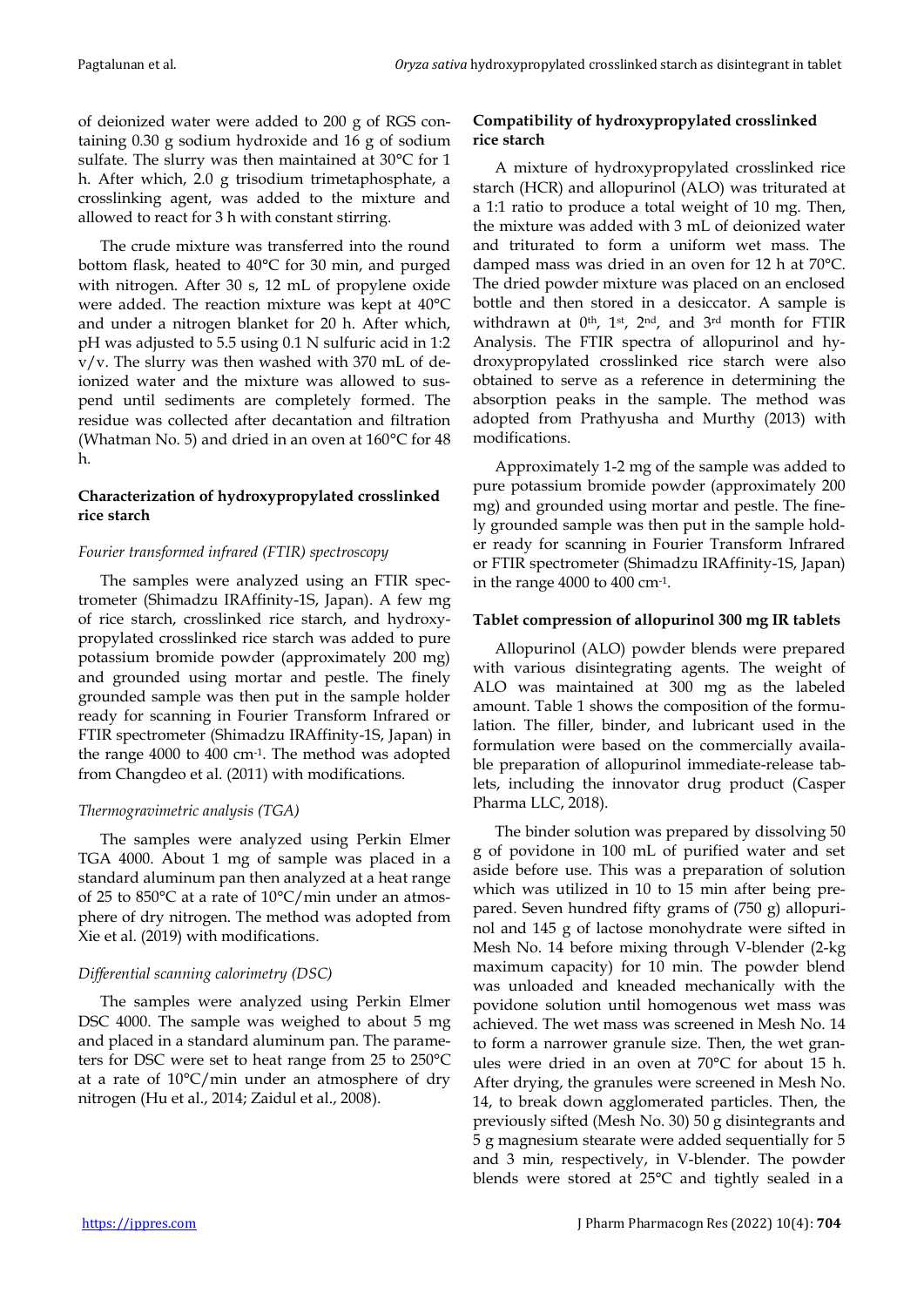| Table 1. Unit dose formulation for allopurinol tablet using various disintegrating agents. |  |
|--------------------------------------------------------------------------------------------|--|
|--------------------------------------------------------------------------------------------|--|

|                                           | Unit dose (mg) |                |                |                |                |                |
|-------------------------------------------|----------------|----------------|----------------|----------------|----------------|----------------|
| Component                                 | A <sub>1</sub> | A <sub>2</sub> | A <sub>3</sub> | A4             | A <sub>5</sub> | A <sub>6</sub> |
| Allopurinol                               | 300            | 300            | 300            | 300            | 300            | 300            |
| Lactose monohydrate                       | 58             | 58             | 58             | 58             | 58             | 58             |
| Povidone                                  | 20             | 20             | 20             | 20             | 20             | 20             |
| Hydroxypropylated crosslinked rice starch | 20             |                |                |                |                |                |
| Rice starch                               |                | 20             |                |                |                |                |
| Corn starch                               |                |                | 20             |                |                |                |
| Sodium starch glycolate                   |                |                |                | 20             |                |                |
| Croscarmellose                            |                |                |                |                | 20             |                |
| Crospovidone                              |                |                |                |                |                | 20             |
| Magnesium stearate                        | $\overline{2}$ | $\overline{2}$ | $\overline{2}$ | $\overline{2}$ | $\overline{2}$ | 2              |
| <b>Total</b>                              | 400            | 400            | 400            | 400            | 400            | 400            |

polyethylene bag before compaction. A 1 kg batch was prepared in all of the formulations. In addition, the manufacturing procedure and parameters were maintained constant in all of the trials.

The powder blends were compressed in a 10 station rotary tablet press machine (Zp10b rotary tablet press machine, Shanghai Famo Machinery Manufacture & Trade Co., Ltd., China) using 10 mm punches and dies. The average tablet weight and thickness were targeted at 400 mg and 3.65 mm, respectively. The tablets were tested for weight variation, thickness, dissolution, and assay according to USP-NF 2021 methods.

#### *Determination of tablet weight*

Each of twenty (20) tablets were weighed individually using an analytical balance and the average tablet weight was calculated; the requirements were met if not more than 2 tablets show ± 5% weight variation (USP- NF, 2021; Troy and Beringer, 2006).

#### *Determination of tablet thickness*

Twenty (20) tablets were measured in diameter using digital caliper; the requirements were met if all tablets are within  $\pm$  5% variation based on the average thickness value (USP- NF, 2021; Troy and Beringer, 2006).

#### *In vitro dissolution study*

Six (6) tablets, weighed accurately, were suspended in each of 6 vessels of a USP type 2 (paddle type) dissolution tester containing 900 mL of 0.01 N HCl preheated at  $37 \pm 0.5$ °C and rotated at a speed of 75 rpm; 2 mL aliquot portions were withdrawn after 45

min, filtered immediately (Whatman No. 1), diluted to 50 mL with the dissolution medium and read for absorbance at 250 nm; a 0.1 mg/mL USP allopurinol reference standard in the dissolution medium is also read at 250 nm; the amount of allopurinol that dissolves after 45 minutes was calculated. The requirements were met if at least 75% of allopurinol in each of the 6 tablets dissolved after 45 min (USP- NF, 2021).

## *Tablet assay*

Twenty (20) tablets were assayed for allopurinol content using a Shimadzu Prominence HPLC unit with a photo-diode array detector at 250 mm; separation was accomplished using Inertsil ODS-3 (C18, 4.0  $\times$  300 mm, I.D., 5 µm) at 40 $\degree$ C at an injection volume of 15 μL using as mobile phase an isocratic run of methanol: 0.05 M ammonium phosphate (95:5, v/v) at flow rate of 2 mL/min. The method was adopted in USP - NF (2021) with some modifications.

#### **Determination of dissolution profile**

The procedure for the dissolution experiment was adopted from guidance for industry dissolution testing of immediate-release solid oral dosage forms (US FDA, 2019). The dissolution medium for 12-sample runs at pH 1.2, pH 4.2, and pH 6.8. About 900 mL of the dissolution medium were transferred in the dissolution vessel and preheated to  $37 \pm 1^{\circ}$ C. One tablet of allopurinol was loaded into each dissolution vessel. About 5 mL of the sample were withdrawn at 5, 10, 15, 20, 30, 45, and 60 min time periods. Five mL of dissolution medium were replaced in each sample withdrawal. The amount of allopurinol dissolved was determined by UV-vis spectrometry at 250 nm.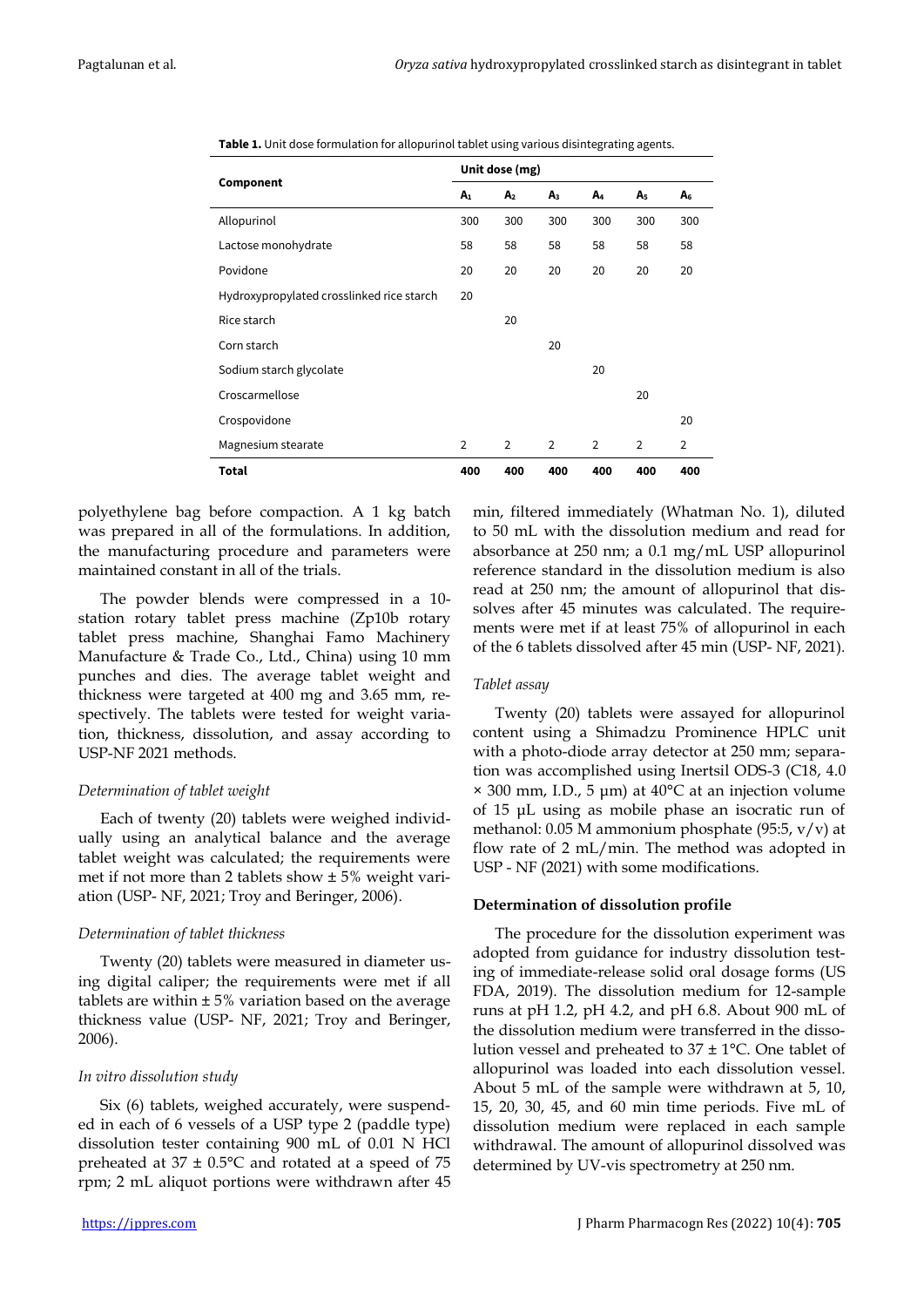## **Accelerated stability study**

Before subjecting the sample in stability study, the sample was blister packed in PVC and aluminum foil  $(10 \times 10's)$  and contained in cartoon boxes. Samples of the allopurinol tablets were stored at  $40 \pm 2^{\circ}$ C and 75% RH ± 5% RH and withdrawn every month for 3 months and tested for assay and dissolution. The method was adopted from ASEAN Guideline on Stability of Drug Product (2005).

## **Statistical analysis**

All analytical methods conducted in this study were performed in triplicate per batch. Replicate measurements were expressed as mean ± standard error of the mean. The one-way analysis of variance (ANOVA) was used to demonstrate if there were significant changes in the data obtained from stability testing.

## **RESULTS AND DISCUSSION**

## **Synthesis and characterization of hydroxypropylated crosslinked rice starch**

A white odorless rice starch powder was obtained after the isolation. Identification for the presence of starch was determined by the iodine test. The average percentage yield of starch in NSICRc222 (Tubigan 18) was  $85.5 \pm 0.8$ %. A white odorless powder was obtained after crosslinking and hydroxypropylation with an average percentage yield of  $95.8 \pm 1\%$  after 5 batches.

# *Fourier Transform Infrared (FTIR) Spectroscopy*

Infrared spectroscopy was employed to determine the bond vibration due to the absorption of infrared waves. The intensities and frequency absorptions of the samples were used to track the changes in modifying starch. Fig. 1 shows the infrared spectra of rice starch, crosslinked rice starch, and hydroxypropylated crosslinked rice starch. The important changes were tabulated in Table 2. The spectrum of rice starch

did not significantly change after crosslinking, and only subtle differences can be accounted for the changes in the spectrum. This was however consistent with the studies conducted by several researchers. In the study conducted by Liu et al. (2013), no significant changes were detected in infrared spectra after crosslinking maize starch, except for the absorbance at 1017 cm-1 , in which the absorption intensity was a little bit greater than the native starch. Singh and Nath (2011) observed slight shifting of peak frequencies and intensities after crosslinking. In the study of Feng and Wen (2017), slight changes in peaks were observed, however, a disappearance of peak at 2900 to 3000 cm-1 were observed as a result of peak broadening in the region 3000 to 3600  $cm<sup>-1</sup>$  due to O-H stretching. Li et al. (2020) crosslinked carboxymethyl starch, wherein a slight difference in the intensities of O-H stretch was observed, whereas, the absorption peak at  $1021$  cm<sup>-1</sup> was significantly enhanced. In this study, changes in the peak intensities and shifting of absorption frequency were observed as a result of crosslinking. The O-H stretch of rice starch at 3468 cm- $1$  shifted to 3443 cm $1$  when it was crosslinked. The intensity of the O-H stretch increases slightly. This can be seen through the relative intensity of the neighbor absorption peak at 2930 ± 2 cm-1 . As can be noticed, the distance in the peak in terms of % transmission increases on the crosslinked rice starch. Moreover, the crosslinked rice starch bears a broader signal than the rice starch. This is evident in the adjacent peak at 3050 to 3060 cm-1 , in which a slight disappearance of the peak on the crosslinked rice starch is observed. The broadening of the peak due to O-H stretching vibration suggests that hydrogen-bonding was enhanced in the crosslinked rice starch. This was probably due to force interaction of the hydroxyl groups as a consequence of closer proximity to hydrogen bond acceptor obtainable through crosslinking. Another noticeable change can be seen at the signal due to the C-H stretch, the signal slightly shifted from 2928 to 2930 cm-1 after crosslinking. The characteristic peak of rice starch at 1675 cm-1 shifted to 1680 cm-1 .

**Table 2.** Characterization of rice starch, crosslinked rice starch, and hydroxypropylated crosslinked starch via infrared spectroscopy.

|                    | Characteristic absorption $(cm-1)$ |                                              |                                               |
|--------------------|------------------------------------|----------------------------------------------|-----------------------------------------------|
| <b>Rice starch</b> | <b>Crosslinked rice</b><br>starch  | Hydroxypropylated crosslinked rice<br>starch | Functional groups and types of vibra-<br>tion |
| 3468               | 3443                               | 3313                                         | O-H stretch                                   |
| 3050               | 3060                               |                                              | C-H stretch                                   |
| 2928               | 2930                               | 2932                                         | C-H stretch                                   |
| 1675               | 1680                               | 1640                                         |                                               |
| 1153               | 1153                               | 1130                                         | O-C stretch, anhydroglucose ring              |
| 1088               | 1090                               | 1070                                         |                                               |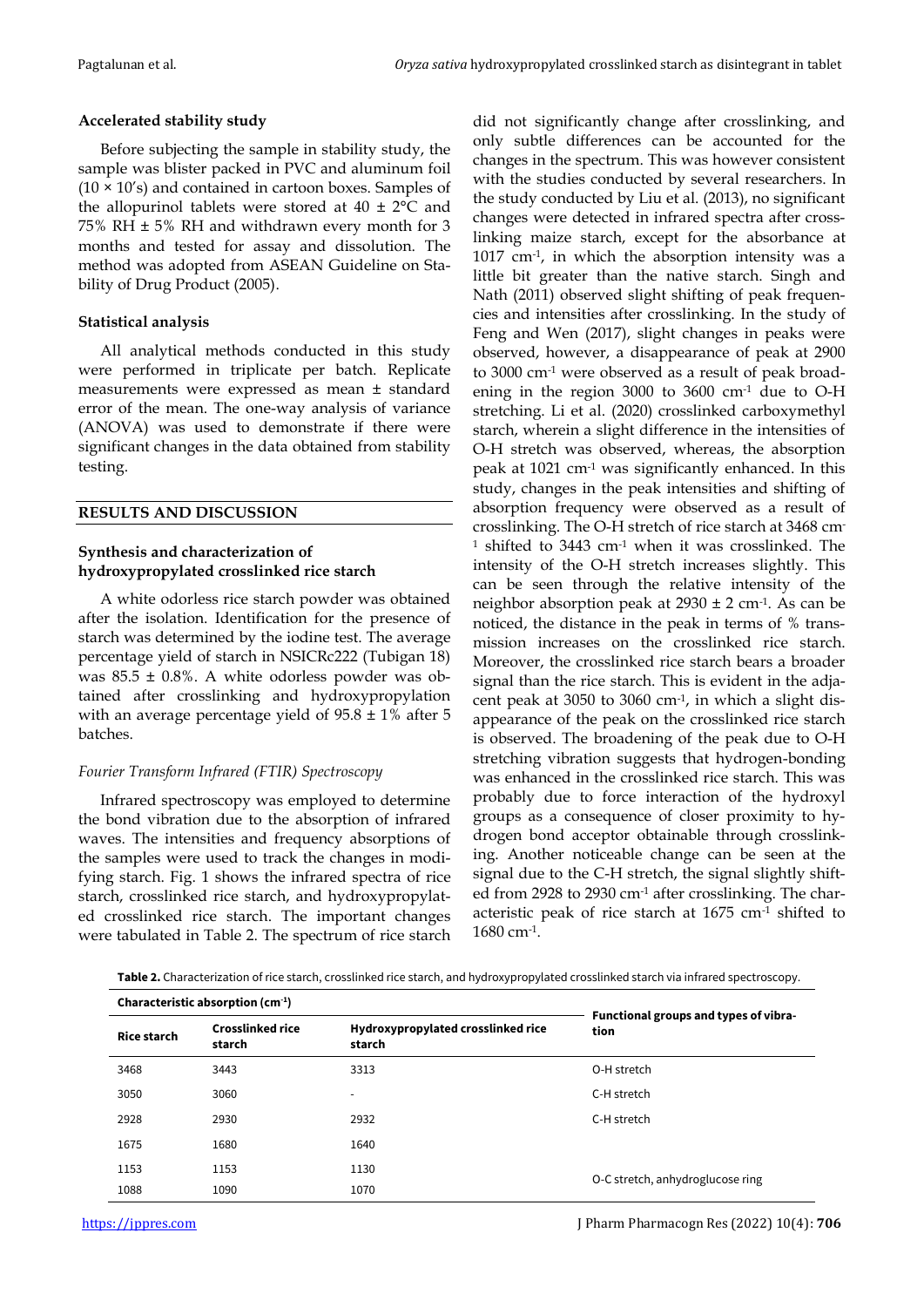

The hydroxypropylation of crosslinked rice starch caused significant changes in the spectra. The signal due to the O-H stretch becomes more pronounced and broader, which indicates that hydroxypropylation was successfully synthesized. The broadening of the peak suggests that hydrogen bonding was enhanced, and this was due to the incorporation of hydroxypropyl groups in the starch. The hydroxypylation extended the O-H group on the outward portion of the starch molecular structure, thereby, enhancing the hydrogen bonding in its adjacent molecule. Moreover, the signal shifted to 3314 cm-1 and the peak due to the stretch at 3050 cm-1 disappeared due to the broadening of the signal. Furthermore, the signal due to the C-H stretch at 2930 cm-1 shifted to 2932 cm-1 and became sharper. The characteristic peak at 1675 cm-1 shifted to 1640 cm-1 and the O-C stretch due to anhydroglucose ring shifted to 1130 and 1070 cm-1 . All these changes suggest successful chemical modification of rice starch.

#### *Thermogravimetric analysis (TGA)*

The thermograms shown in Fig. 2 show the thermal decomposition of rice starch (A), crosslinked rice starch (B), and hydroxypropylated crosslinked rice starch (C). The differences in the thermal decomposition of the samples indicated that chemical modification was successfully made. In Fig. 2, the TGA thermogram exhibits three-stage mass loss in all of the samples. The first stage appeared in the range of 28 to 50°C, which is associated with the loss of water present in the sample. The second stage in the range 280 to 350°C is a mass loss due to thermal decomposition. The third stage in the range of 410 to 510°C is due to the glowing combustion. These stages were consistent in the TGA thermograms conducted by Liu et al. (2013; 2014; 2016) in characterizing thermal degradation of corn starch and crosslinked cornstarch samples. The onsets of thermal degradation of 298.87, 300.10, and 279.68°C were obtained for the samples rice starch, crosslinked rice starch, and hydroxypropylated crosslinked rice starch respectively as shown in Table 3, which indicates that modification in the chemical structure of rice starch was made. The changes in their thermal decomposition as a result of chemical modification in the rice starch molecule can be illustrated in the first derivative peak temperature (T<sub>peak</sub>). T<sub>peak</sub> of 319.08°C was obtained from the rice starch sample. This decreases to 314.95°C as a result of crosslinking the starch, and up to 301.96°C upon hydroxypropylation. Moreover, the improvement in thermal stability can be assessed further on the temperature by which 50% of the mass has degraded (T50% mass loss). An increase of T50% indicates an improvement in thermal degradation. The T50% mass loss obtained from rice starch was 316.44°C. This increased to 320.66°C for crosslinked rice starch, and 318.84°C for hydroxypropylated crosslinked rice starch. A 1.33% increase in thermal stability can be calculated for crosslinked rice starch, which is consistent with the calculated value using assessing the first derivative peak temperature. An improvement of 0.75% for the hydroxypropylated crosslinked starch can be calculated based on T50% mass loss. This is a significant difference relative to the computed increase in thermal stability on the first derivative peak temperature. The weight loss of the sample in the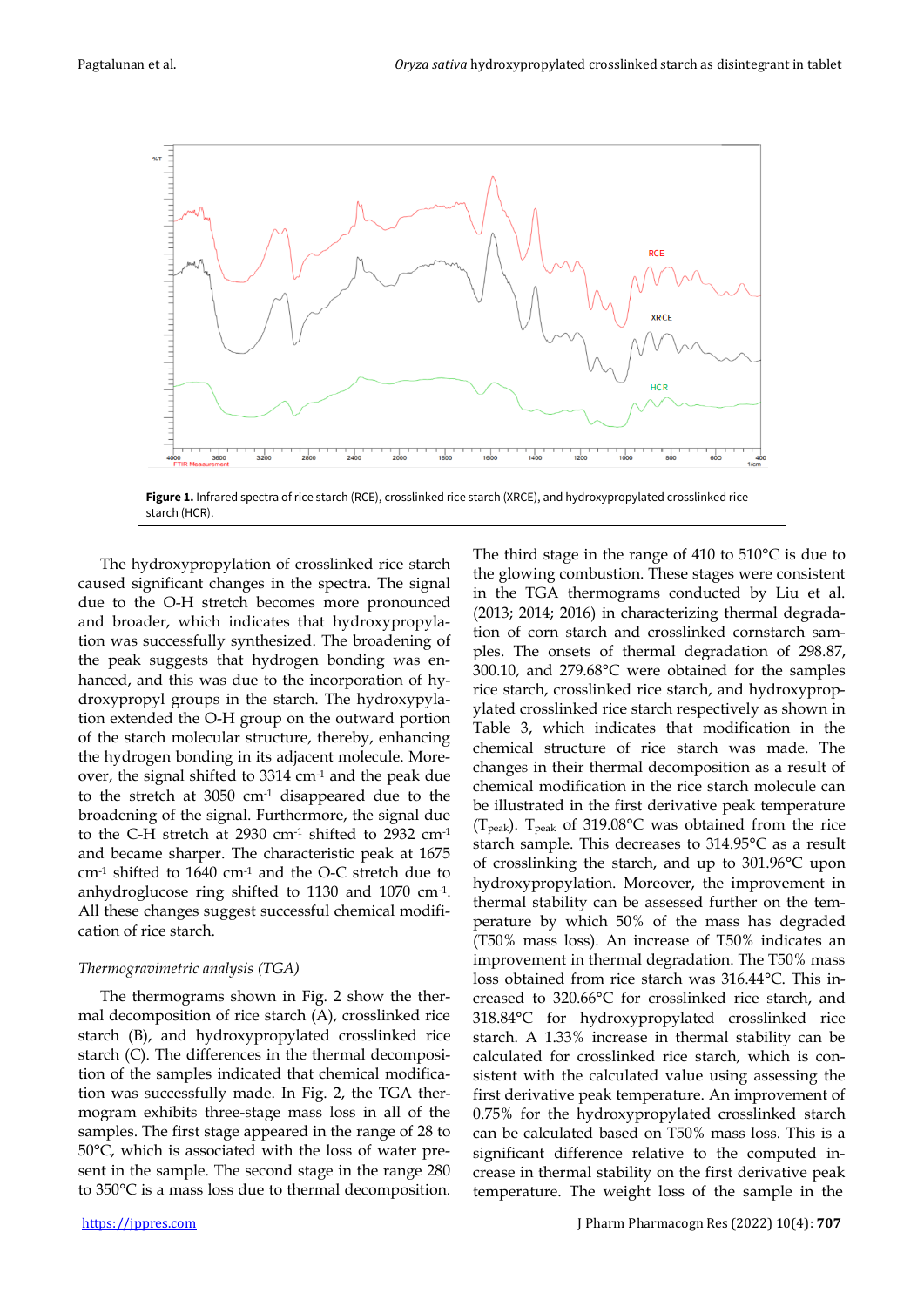

**Table 3.** TGA thermograms of rice starch, crosslinked rice starch, and hydroxypropylated and crosslinked rice starch.

| Sample                                    | Inflect temp.<br>(°C) | T50% mass loss<br>(°C) | T <sub>Peak</sub><br>(°C) | % Mass change<br>$(280-350^{\circ}C)$ | Residue (%) |
|-------------------------------------------|-----------------------|------------------------|---------------------------|---------------------------------------|-------------|
| Rice starch                               | 298.87                | 316.44                 | 319.08                    | 57.57                                 | 10.33       |
| Crosslinked rice starch                   | 300.10                | 320.66                 | 314.95                    | 63.97                                 | 7.13        |
| Hydroxypropylated crosslinked rice starch | 279.68                | 318.84                 | 301.96                    | 45.86                                 | 14.88       |

decomposition stage in the range 280 to 350°C corresponds to the breakdown of the starch polymeric chain, crosslink bond, and thermal decomposition of glucose units (Zhao et al., 2008). A mass change of 57.57% was obtained from rice starch, and a significant increase in mass change was obtained from the crosslinked rice starch with 63.97%. This increase can be associated with the bulk decomposition of polymer chains chemically connected as a result of crosslinking. And as a result, a residue of 7.13% was obtained, which was relatively smaller in amount compared to the other two samples. On the other hand, the mass change of the hydroxypropylated crosslinked rice starch was way lower compared to the rice starch. This can be attributed to the hydroxypropylation, which somehow could have weakened the crosslinked bonds and resulted in a higher residue, which may be somehow a moiety with higher crosslink density and lesser hydroxypropylation.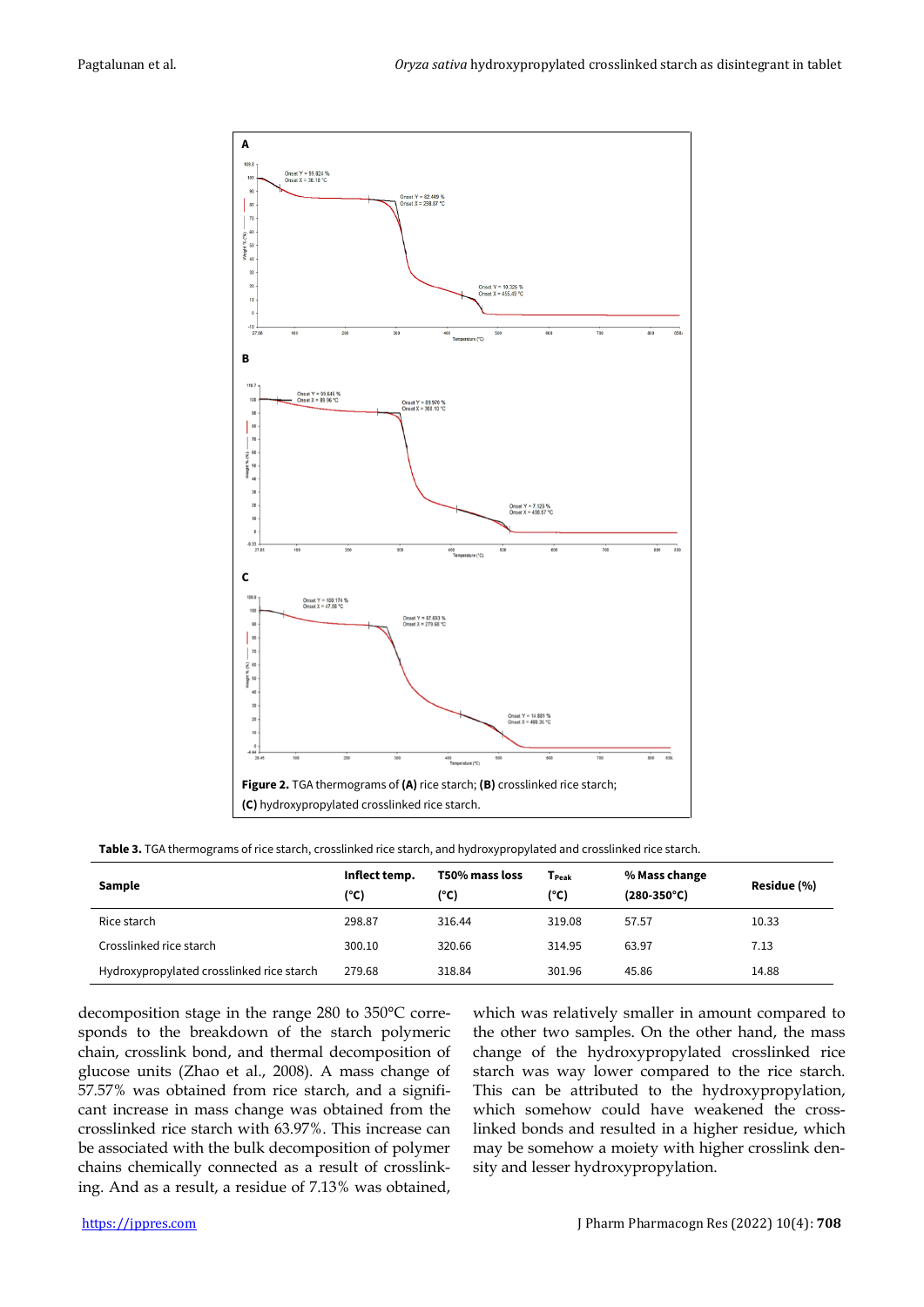

**Table 4.** DSC endotherms of various samples

| Sample                                    | Endothermic peak (°C) |
|-------------------------------------------|-----------------------|
| Rice starch                               | 84.39                 |
| Crosslinked rice starch                   | 69.37                 |
| Hydroxypropylated crosslinked rice starch | 68.71                 |

## *Differential scanning calorimetry (DSC)*

Fig. 3 shows the DSC thermograms of rice starch (A), crosslinked rice starch (B), and hydroxypropylated crosslinked rice starch (C). All the curves show a similar trend, that is, an endothermic peak was observed in all samples. The endothermic peak corresponds to the gelatinization temperature of the samples (Hu et al., 2014; Zaidul et al., 2008). The gelatinization temperature decreased as a consequence of chemical modification as shown in Table 4. A gelatinization temperature of 84.39°C was derived from rice starch. The crosslinking of rice starch caused the gelatinization temperature to decrease to 69°C; whereas, a gelatinization temperature of 68.71°C was obtained from the hydroxypropylated crosslinked rice starch. Moreover, the endothermic peak of the crosslinked rice starch differs significantly from the unmodified rice starch. This change in the peak was significant and indicated that the rice starch was modified. Moreover, the endothermic peak became more pronounced again after hydroxypropylation, which could be attributed to the introduction of hydroxypropyl groups in the starch.

# **Compatibility of HCR with allopurinol**

Fig. 4A shows the infrared spectra of allopurinol, hydroxypropylated crosslinked rice starch, and allopurinol-hydroxypropylated crosslinked rice starch mixture (at 0<sup>th</sup> month). The allopurinol showed C-H stretch at 3000 cm<sup>-1</sup> due to the pyrimidine ring. Imbedded in the signal, is a weak N-H stretching band at 3356 cm-1 . A characteristic peak at 1711 cm-1 was also detected due to the C-O stretch from the keto form of 4-hydroxytautomer. The hydroxypropylated crosslinked rice starch showed a characteristic peak enumerated in Table 5. Shifting and merging of peaks were observed in the physical mixture of allopurinol and hydroxypropylated crosslinked rice starch as shown in the graph  $(0<sup>th</sup>$  month) in Fig. 4A. A union of peaks due to the C-H stretching of the pyrimidine ring in allopurinol 3000 cm-1 and O-H stretching of hydroxypropylated crosslinked rice starch at 3314 cm-<sup>1</sup> created a very wide band of signal between 3600 and 2400 cm-1 . The signal at 1711 cm-1 due to C-O stretching in the keto form of 4-hydroxytautomer in allopurinol has slightly shifted to 1707 cm-1 . The O-C stretching in the anhydroglucose ring of hydroxypropylated crosslinked rice starch shifted from 1070 and 1130 to 1079 and 1022 cm-1 . The shifting of peaks was due to the interaction of these groups with the other molecule. Fig. 4B shows the allopurinolhydroxypropylated crosslinked rice starch mixture staged from 0-3 months in a desiccator at room temperature. No significant changes in the infrared spectra were observed, which suggests that the mixture is stable and no chemical change transpired as a consequence of their chemical interactions after 3 months.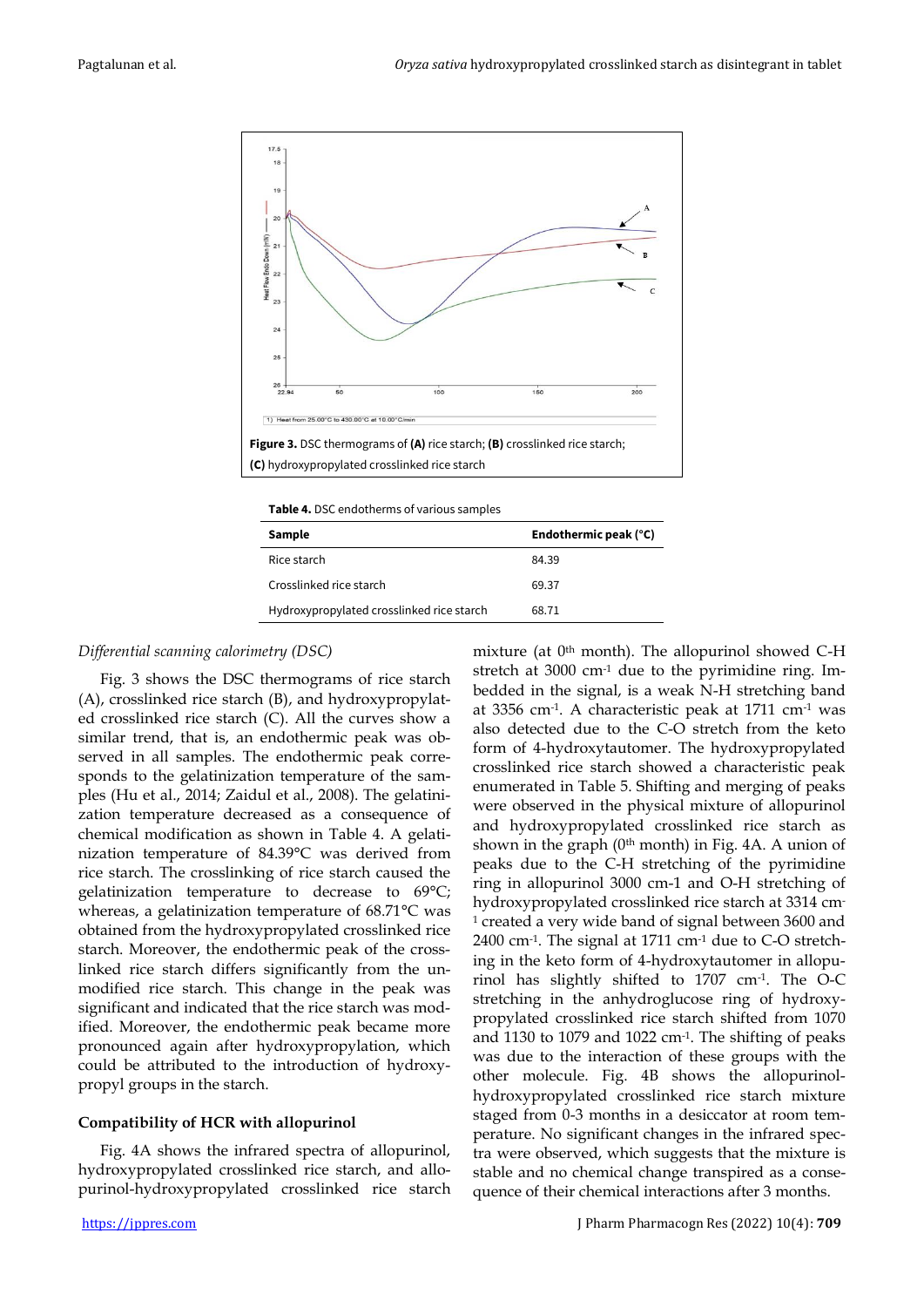

**Table 5.** FTIR spectral data of allopurinol, hydroxypropylated crosslinked rice starch, and allopurinolhydroxypropylated crosslinked rice starch mixture.

| Sample compound                                                           | Frequency $(cm-1)$ | <b>Assignment</b>                                                                                                                                                     |
|---------------------------------------------------------------------------|--------------------|-----------------------------------------------------------------------------------------------------------------------------------------------------------------------|
| Allopurinol                                                               | 3356               | N-H stretching band                                                                                                                                                   |
|                                                                           | 3000               | C-H stretching, pyrimidine ring                                                                                                                                       |
|                                                                           | 1711               | C-O stretching, keto form of 4-hydroxytautomer                                                                                                                        |
| Hydroxypropylated crosslinked<br>rice starch                              | 3314               | O-H stretching, very broad, hydrogen-bonded<br>hydroxylpropyl group                                                                                                   |
|                                                                           | 2932               | C-H stretching                                                                                                                                                        |
|                                                                           | 1640               | C-O bending associated with OH group                                                                                                                                  |
|                                                                           | 1070 and 1130      | O-C stretching, anhydroglucose ring                                                                                                                                   |
| Allopurinol and hydroxypropy-<br>lated crosslinked rice starch<br>mixture | 3600 to 2400       | Union of peaks due to O-H stretching, strong and<br>broad, hydrogen-bonded hydroxylpropyl group (in<br>HCR) and C-H stretching, pyrimidine ring (in allopu-<br>rinol) |
|                                                                           | 1707               | C-O stretching, keto form of 4-hydroxytautomer<br>(signal due to allopurinol)                                                                                         |
|                                                                           | 1022 and 1078      | O-C stretching, anhydroglucose ring                                                                                                                                   |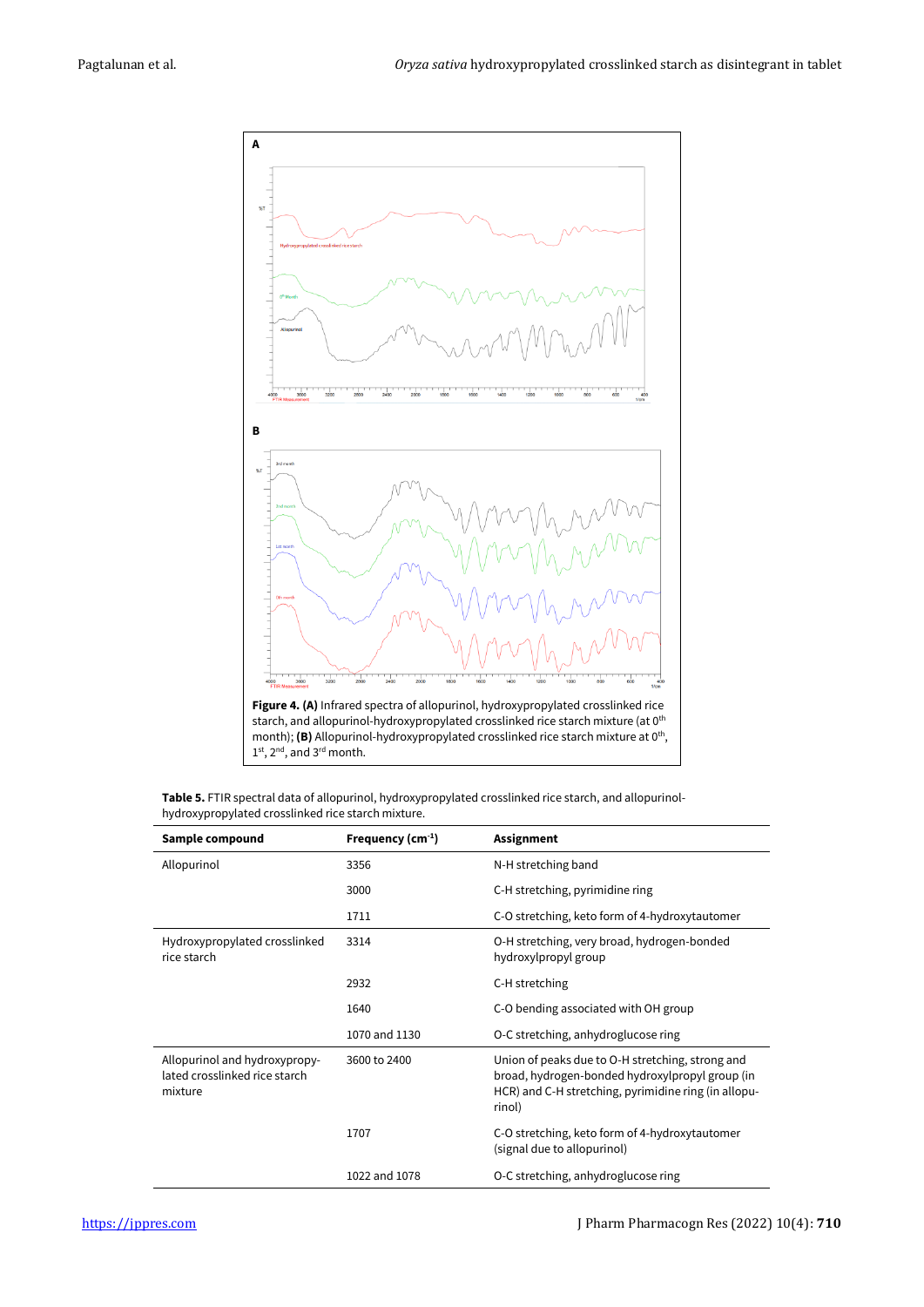## **Determination of dissolution profile**

Table 6 shows the calibration curve equation for determining the allopurinol content in tablet samples. A good linear fit was obtained in all of the methods with a coefficient of determination (R<sup>2</sup> ) of 0.9999 for UV-vis spectrophotometry at solution pH of 1.2, and 1.000 at pH 4.5 and 6.8. The detection limit (Cm) and quantitation limits (CQ) for the UV-vis spectrophotometry were determined to establish measurement merits in quantifying the amount of dissolved allopurinol in the dissolution profile experiment. Table 7 shows Cm and CQ values. All of the measurements conducted in the experiment were above CQ. Prior to analysis the assay of all samples was determined as shown in Table 8.

Fig. 5A shows the dissolution profile of allopurinol tablets at pH 1.2. The formulation that utilizes corn starch (CRN) and rice starch (RCE) exhibited very slow dissolution relative to the formulation that utilizes super disintegrants. At 45 min, only 6.10 ± 1.00 and 10.65 ± 2.12% were dissolved for CRN and RCE, respectively, and both formulations did not exceed over 20% dissolution at 120 min. Among the three superdisintegrants, crospovidone (XPV) revealed a faster dissolution rate compared to sodium starch glycolate (SSG) and croscarmellose sodium (XCM). A relatively slower rate was observed in SSG with a dissolution rate of  $20.13 \pm 3.60\%$  at 45 min and 35.19  $\pm$ 4.27% at 120 min, followed by XCM with a dissolution rate of  $36.93 \pm 3.61\%$  at 45 min and  $62.30 \pm 5.38\%$  at 120 min. The dissolution rate behaviors of these three superdisintegrants were consistent with the available literatures. The swelling capacity of some disintegrants is pH-dependent (Desai et al., 2016) and the sedimentation volume of crosslinked starch and cellulose were affected by pH, whereas crospovidone and pregelatinized starch were unaffected (Shangraw et al., 1980). Chen et al. (1997) reported that the disintegration rate of tablets containing sodium starch glycolate and croscarmellose sodium decreased in acidic media but the tablets containing crospovidone were unaffected. Moreover, SSG and XCM contain sodium that interferes with the disintegration at low pH. Its performance is affected due to the ionization pattern of the excipients (Zarmpi et al., 2020). In addition, the electrostatic interaction between sodium and the chloride ions present in the dissolution medium creates a thin layer of ions on the tablet surface; thus, hindering the entry of water into the tablet. This phenomenon slowed down the swelling of the tablet, and ultimately manifested a slower dissolution. Interestingly the dissolution characteristic of the allopurinol tablet with hydroxypropylated and crosslinked rice starch (HCR) was at par with the one formulated using crospovidone (XPV). The tablet formulated with crospovidone exhibited the fastest dissolution (60.77  $\pm$ 5.01% at 45 min, and 79.20 ± 5.52% at 120 min); while HCR dissolved 56.68 ± 4.49% at 45 min, and 78.63 ± 3.93% at 120 min. The crosslinking and hydroxypropylation brought a significant enhancement in the disintegration of the tablet, which resulted in a faster dissolution of the active ingredient.

The dissolution rate of CRN and RCE at pH 4.5 remained slower and about 20% active material dissolved at 120 min as shown in Fig. 5B. The dissolution rate of the hydroxypropylated and crosslinked rice starch (HCR) was significantly enhanced with the dissolution of 55.14  $\pm$  4.82 % at 45 min, and 73.71  $\pm$ 3.07 % at 120 min. The dissolution behavior of HCR was comparable to that of SSG  $(48.33 \pm 7.35\%$  at 45 min, and 77.57 ± 8.31% at 120 min) and XPV (50.57 ± 6.58% at 45 min, and 73.82  $\pm$  6.50% at 120 min). The fastest dissolution was observed on the formulation utilizing croscarmellose sodium (XCM) with 64.49 ± 5.56% dissolved at 45 min, and 82.45 ± 3.11% dissolved at 120 min. This confirmed that the dissolution rate of tablet that utilizes croscarmellose sodium and sodium starch glycolate were impeded at low pH.

**Table 6.** Calibration curve equation in determining the allopurinol content in tablet samples using UV-vis spectrophotometry.

| Parameter            | pH 1.2                 | pH 4.5                 | <b>pH 6.8</b>          |
|----------------------|------------------------|------------------------|------------------------|
| Calibration Equation | $y = 0.0587x + 0.0107$ | $y = 0.0599x - 0.0006$ | $y = 0.0584x + 0.0016$ |
| $R^2$                | 0.9999                 | 1.000                  | 1.000                  |

Where: y is the instrument response, x is the allopurinol concentration, and  $R^2$  is the coefficient of determination.

| <b>Table 1.</b> Detection quantitation mints of OV-VIS analytical method at unferent solution pri |                            |                                |  |  |
|---------------------------------------------------------------------------------------------------|----------------------------|--------------------------------|--|--|
|                                                                                                   | <b>Detection Limit, Cm</b> | <b>Quantitation Limit, Co.</b> |  |  |
| Solution pH                                                                                       | $(\mu$ g/mL)               | $(\mu$ g/mL)                   |  |  |
| 1.2                                                                                               | 0.0822                     | 0.1895                         |  |  |
| 4.5                                                                                               | 0.0806                     | 0.1858                         |  |  |
| 6.8                                                                                               | 0.0827                     | 0.1576                         |  |  |

**Table 7.** Detection quantitation limits of UV-Vis analytical method at different solution pH.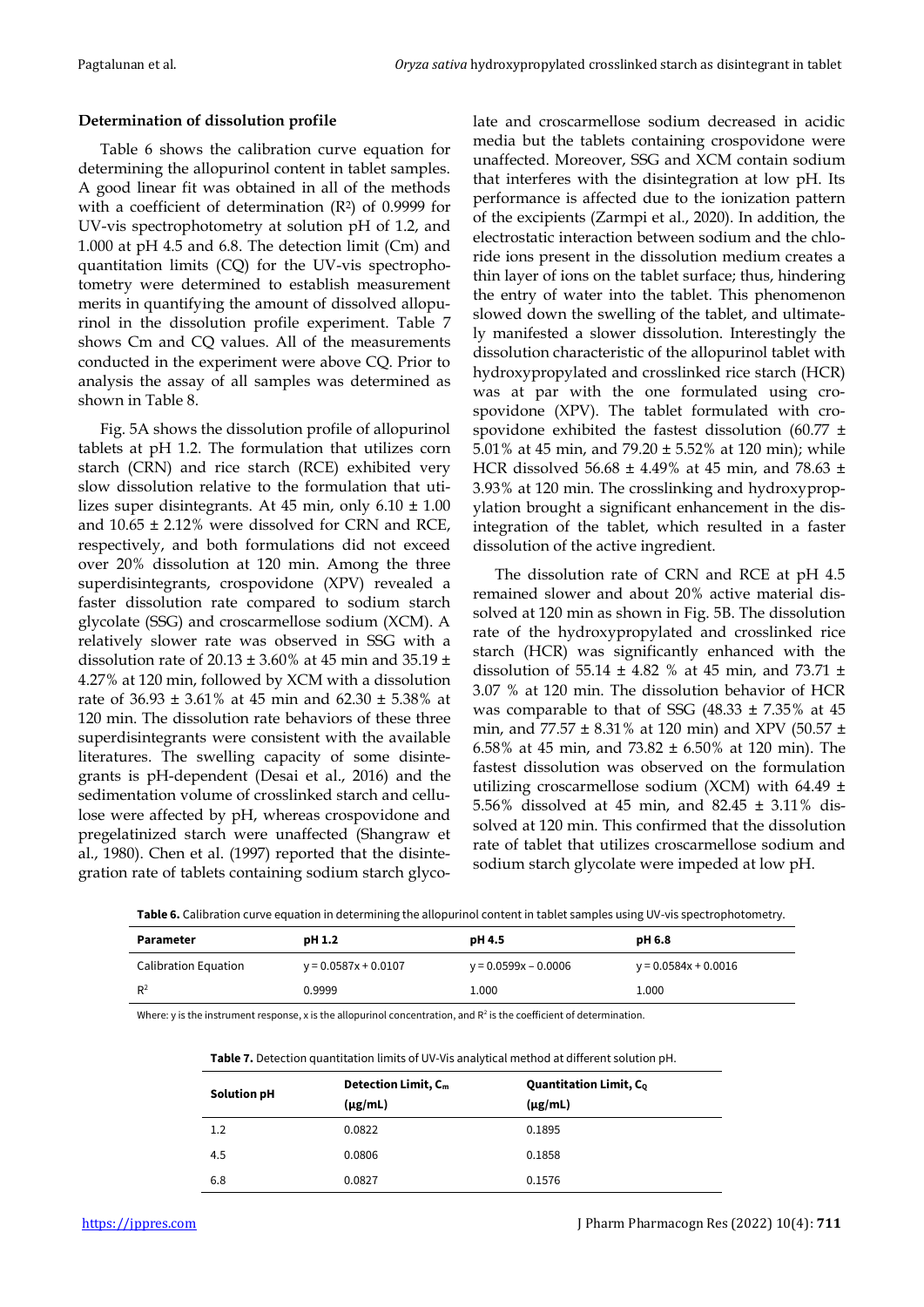| Sample         | % Assay           |
|----------------|-------------------|
| A <sub>1</sub> | $99.89 \pm 1.80$  |
| A <sub>2</sub> | $101.14 \pm 1.09$ |
| $A_3$          | $99.55 \pm 1.75$  |
| A4             | $100.68 \pm 1.04$ |
| A <sub>5</sub> | $99.32 \pm 1.68$  |
| A              | $101.02 \pm 1.61$ |
|                |                   |

**Table 8.** Percentage assay of allopurinol tablet samples.

Allopurinol tablets containing: A<sub>1</sub>= hydroxypropylated crosslinked rice starch:  $A_2$  = rice starch:  $A_3$  = corn starch:  $A_4$  = sodium starch glycolate;  $A_5$  = croscarmellose;  $A_6$  = crospovidone



Fig. 5C shows the dissolution profile of allopurinol tablets at pH 6.8. The dissolution rate of the allopurinol with corn starch and rice starch as a disintegrant was consistent to bear the slowest dissolution rate (about 27% was dissolved at 120 min). An improvement in the HCR was also observed at this pH with 61.36  $\pm$  7.06% dissolved at 45 min, and 82.77  $\pm$  5.27% dissolved at 120 min. The dissolution rates of the superdisintegrant were consistently higher relative to the starch and are comparable to the dissolution rate of HCR. The fastest dissolution was observed in XMC with a dissolution rate of  $66.94 \pm 6.21\%$  at 45 min and 87.93 ± 2.79% at 120 min.

#### **Accelerated stability study**

Table 9 shows the mean values of allopurinol tablet formulations with hydroxypropylated crosslinked starch as disintegrant. It was observed that the mean values obtained from allopurinol tablets staged from 0 to 3 months have no significant changes. The statistical analysis (ANOVA) showed that there are no significant differences in the values in all parameters, as shown in Table 10. This suggests that the formulation was stable and no physical and chemical changes transpired.

Fig. 6A-D shows the chromatograms of assay performed on the  $0<sup>th</sup>$  to  $3<sup>rd</sup>$  month. The retention time of allopurinol was observed at 4.420 to 4.427 minutes in all the tablet samples. On the other hand, the retention time of standard solutions was observed at 4.420 to 4.429 min, as shown in Fig. 7. In addition, no other peak was observed in the chromatogram of all tablet samples, which indicates the absence of degradation product.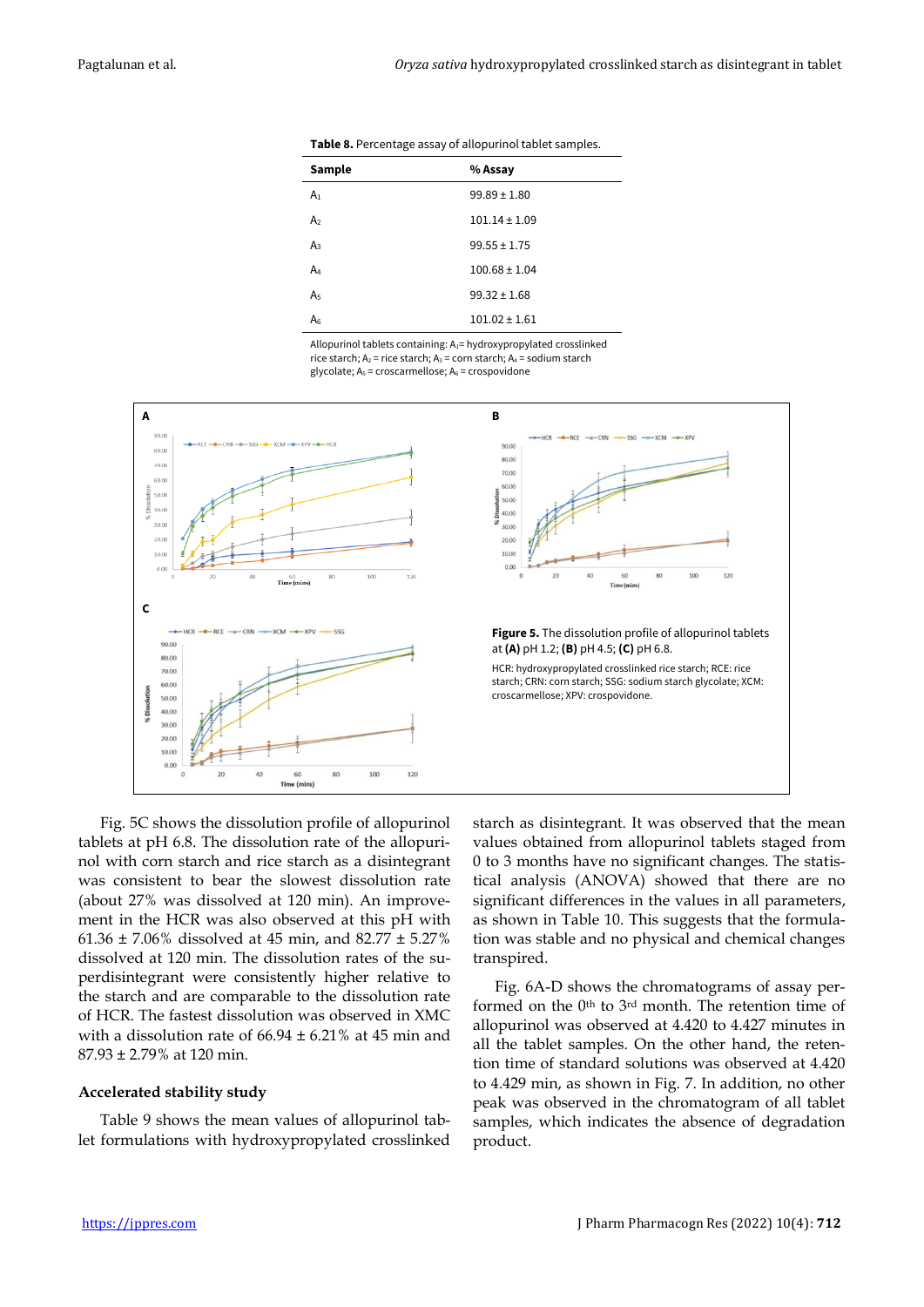**Table 9.** Mean values of tablet formulation utilizing hydroxypropylated crosslinked rice starch (HCR) weight, thickness, hardness, % dissolution, assay stability ( $0^{\text{th}}$ ,  $1^{\text{st}}$ ,  $2^{\text{nd}}$ ,  $3^{\text{rd}}$  data at 40°C/ 75% RH months).

| Month           | Weight, W         | Thickness, X    | <b>Dissolution</b><br>Hardness, H |                  | Assay             |
|-----------------|-------------------|-----------------|-----------------------------------|------------------|-------------------|
|                 | (g)               | (mm)            | $(kg_i)$                          | (%)              | (%)               |
| 0 <sup>th</sup> | $400.77 \pm 6.34$ | $3.68 \pm 0.05$ | $10.49 \pm 1.02$                  | $56.21 \pm 5.27$ | $99.70 \pm 1.47$  |
| 1 <sup>st</sup> | $401.80 \pm 7.51$ | $3.67 \pm 0.05$ | $10.51 \pm 1.02$                  | $52.75 \pm 4.66$ | $100.60 \pm 1.89$ |
| 2 <sub>nd</sub> | $399.13 \pm 6.63$ | $3.67 \pm 0.05$ | $10.63 \pm 1.00$                  | $54.31 \pm 5.10$ | $100.21 \pm 1.32$ |
| 3 <sup>rd</sup> | $401.50 \pm 6.63$ | $3.67 \pm 0.05$ | $10.62 \pm 0.89$                  | $57.25 \pm 5.28$ | $99.41 \pm 1.42$  |

**Table 10.** Statistical analysis (ANOVA) on the weight, thickness, hardness, % dissolution, assay of the allopurinol tablets with hydroxypropylated crosslinked rice starch (HCR).

| <b>HCR</b>    | F      | $F_{\text{crit}}$ | <b>Remarks</b>                             |
|---------------|--------|-------------------|--------------------------------------------|
| Weight (W)    | 0.6020 | 2.6828            | $F < F_{crit}$ , no significant difference |
| Thickness (X) | 0.5794 | 2.6828            | $F < F_{crit}$ , no significant difference |
| Hardness (H)  | 0.1567 | 2.6828            | $F < F_{crit}$ , no significant difference |
| % Dissolution | 0.9269 | 3.0984            | F < Fcrit, no significant difference       |
| Assay         | 0.3526 | 4.0662            | F < Fcrit, no significant difference       |

 $F = F$  value;  $F_{crit} = F$  critical value.



## **CONCLUSION**

Rice starch was successfully modified by crosslinking and hydroxypropylation. The evidence of crosslinking and hydroxylpropylation was demonstrated by the changes in infrared spectra and thermograms (by DSC and TGA characterization) in every step of chemical modification. The dissolution of allopurinol tablet was significantly enhanced when the rice starch was modified. The dissolution of rice starch at pH 1.2, 4.5 and 6.8 at 45 min was 10.65, 9.45, 14.52%; wherein the modified rice starch was 20.13, 48.33, 48.99%, respectively. The performance of rice starch was found to be comparable to the commercially available superdisintegrants in terms of dissolution profile.

#### **CONFLICT OF INTEREST**

The authors declare no conflicts of interest.

## **ACKNOWLEDGMENTS**

This research work did not receive any grant from funding agencies in the public, commercial, or not for profit sectors. The authors wish to thank their families and school, Adamson University, for their continued support and understanding for this study to be materialized.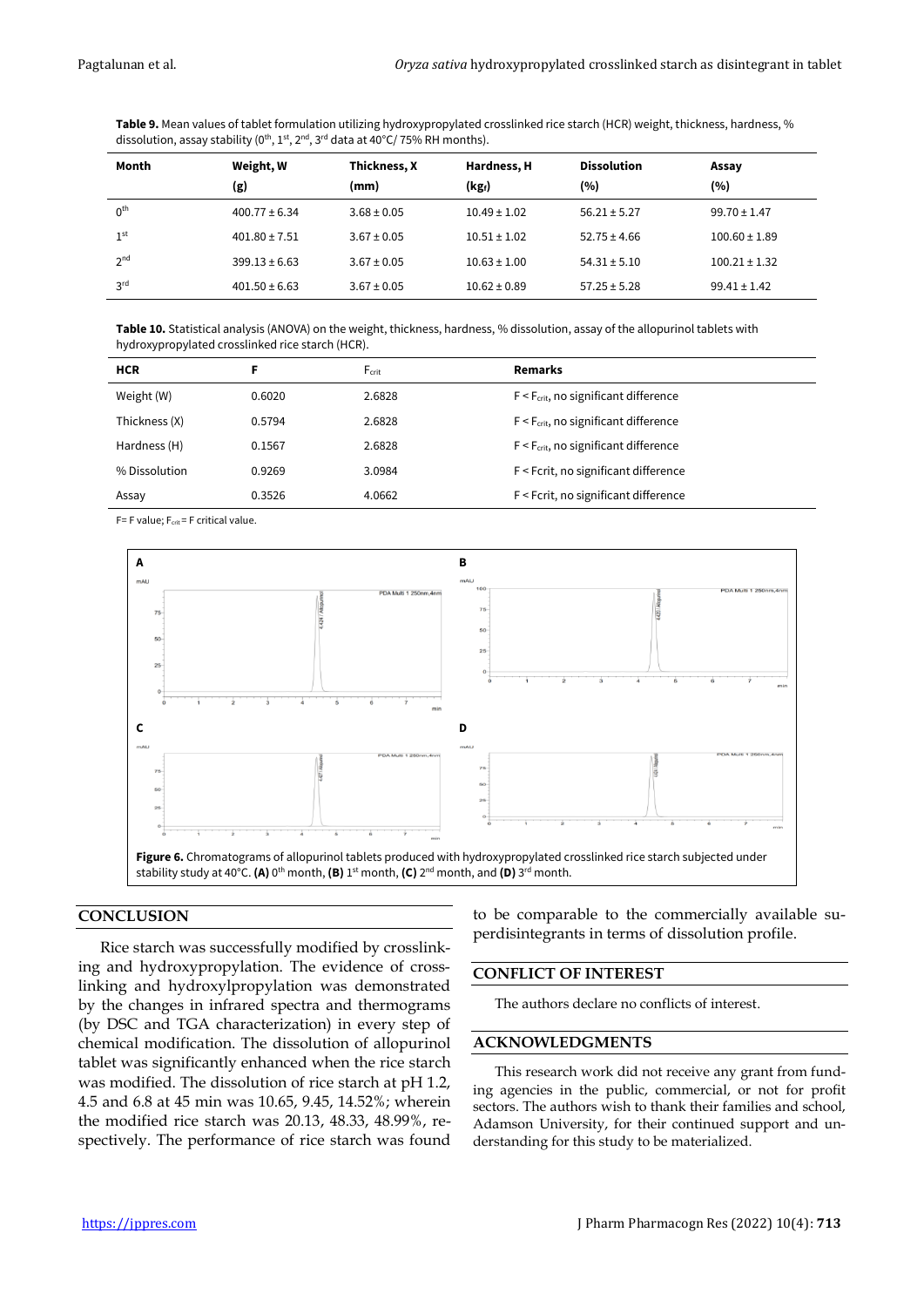

## **REFERENCES**

ASEAN Guideline on Stability of Drug Product (2005) In Update (Issue February): 6-9.

- Bindar Y, Efan A, Rahmi (2013) Sodium hydroxide (NaOH) concentration and steeping time duration effects on starch production from dry-milled low quality rice IR 64 grade 3 flour using alkaline-protease enzyme digestion method. Int Food Res J 20(3): 1353–1358.
- Casper Pharma LLC (2018) Product information. Zyloprim® (allopurinol). Reference ID: 4357411. 1-9.
- Changdeo JS, Vinod M, Shankar KB, Rajaram CA (2011) Physicochemical characterization and solubility enhancement studies of allopurinol solid dispersions. Braz J Pharm Sci 47(3): 513–523.
- Chen CR, Lin YH, Cho SL, Yen SY, Wu HLS (1997) Investigation of the dissolution difference between acidic and neutral media of acetaminophen tablets containing a superdisintegrant and a soluble excipient. Chem Pharm Bull 45(3): 509-512.
- Colussi R, Pinto VZ, Halal SLME, Vanier NL,Villanova FA, Silva RM, Zavareze EDR, Dias ARG (2014) Structural, morphological, and physicochemical properties of acetylated high-, medium-, and low-amylose rice starches. Carbohydr Polym 103: 405-413.
- Dai XL, Yao J, Wu C, Deng JH, Mo YH, Lu TB, Chen, J M (2020) Solubility and permeability improvement of allopurinol by cocrystallization. Cryst Growth Des 20(8): 5160–5168.
- Desai PM, Liew CV, Heng PWS (2016) Review of disintegrants and the disintegration phenomena. J Pharm Sci 105(9): 2545–2555.
- Feng K, Wen G (2017) Absorbed  $Pb^{2+}$  and  $Cd^{2+}$  ions in water by crosslinked starch xanthate. Int J Polymer Sci 2017: 6470306.
- Furrer P (2013) The central role of excipients in drug formulation. Eur Pharm Rev: 1–13.
- Granza AG, Travalini AP, Farias FO, Colman TAD, Schnitzler E, Demiate IM (2015) Effects of acetylation and acetylation–hydroxypropylation (dualmodification) on the properties of starch from Carioca bean (*Phaseolus vulgaris* L.). J Therm Anal Calorim 119: 769–777.
- Hausler O, Rowe R, Shesky P, Quinn ME (2009) Starch. Handbook of Pharmaceutical Excipients. 6th Edition. Pharmaceutical Press, pp. 685-691.
- Hu X, Xie Y, Jin Z, Xu X, Chen H (2014) Effect of single- , dual- , and triple-retrogradation treatments on *in vitro* digestibility and structural characteristics of waxy wheat starch. Food Chem 157: 373–379.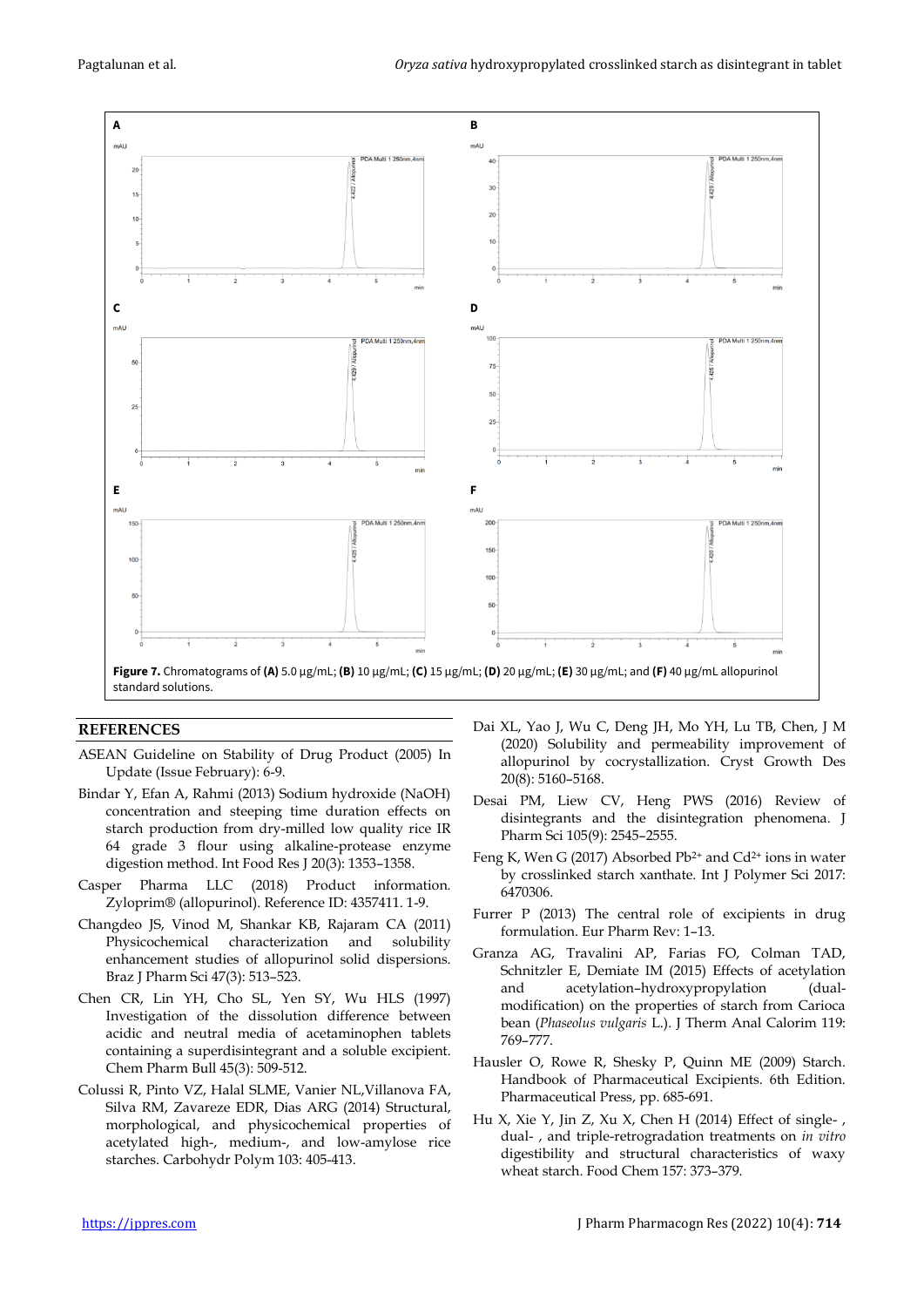- Iftikhar SA, Dutta H (2019) Status of polymorphism, physicochemical properties and *in vitro* digestibility of dual retrogradation-annealing modified rice starches. Int J Biol Macromol 132: 330–339.
- Kar M, Chourasiya Y, Maheshwari R, Tekade RK (2019) Chapter 2 - Current Developments in Excipient Science: Implication of Quantitative Selection of Each Excipient in Product Development, pp. 29-83.
- Karthik V (2016) Excipients used in the formulation of tablets. Research and reviews. J Chem 5(2): 143–154.
- Kunle O (2019) Starch source and its impact on pharmaceutical applications. In: Volume Chemical Properties of Starch, Emeje M, ed. DOI: 10.5772/intechopen.89811.
- Lawal OS (2004) Composition, physicochemical properties and retrogradation characteristics of native, oxidised, acetylated and acid-thinned new cocoyam (*Xanthosoma sagittifolium*) starch. Food Chem 87(2): 205–218.
- Lenaerts V, Beck RHF, Bogaert EV, Chouinard F, Höpcke R, Désévaux C (2003) Crosslinked high amylase starch for use in controlled-release pharmaceutical formulations and processes for its manufacture. United States Patent US 6,607,748 B1: 13-15.
- Li HH, Gao YH, Zhang LH, Li N, Liu ZF (2020) Synthesis and adsorption properties of crosslinked carboxymethyl starch (CMS). J Phys Conf Ser 1605: 012130.
- Liu J, Wang B, Jin L, Zhang J, Liu W, Xie J (2013) Functional, physicochemical properties and structure of crosslinked oxidized maize starch. Food Hydrocoll 36: 45-52.
- Liu J, Wang B, Lin L, Zhang J, Liu W, Xie J, Ding Y (2014) Functional, physicochemical properties and structure of cross-linked oxidized maize starch. Food Hydrocoll 36: 49–51.
- Liu X, Lan C, Al A, Yu L, Zhou S (2016) Preparation of cross-linked high amylose corn-starch and its effects on self-reinforced starch films. Int J Food Eng 12(7): 673– 680.
- NDA New Drug Application (2017) Multidisciplinary Review and Evaluation Lesinurad/Allopurinol (Duzallo). Application Number: 209203Orig1s000. U.S. FDA Center for Drug Evaluation and Research: 40.
- Neha D (2017) Immediate release tablets. A review. World J Pharm Pharm Sci 10(8): 595–611.
- Pahwa R, Gupta N (2011) Superdisintegrants in the development of orally disintegrating tablets: A review. Int J Pharm Sci Res 2(11): 2767–2780.
- Prathyusha CH, Murthy TEGK (2013) Compatibility studies of donepezil with different excipients by using HPLC and FTIR. J Adv Pharm Educ Res 3(3): 273–278.
- Radhakrishnan A, Palanisamy V, Sanphui P (2020) Organic molecular salts of allopurinol with improved solubility. Mater Today Proc 40(suppl. 1): S210–S215.
- Rahaju MR, Fardiaz D, Kusnandar F, Candra Sunarti T (2014) Characterization of chemical and physical properties of hydroxypropylated and crosslinked

\_\_\_\_\_\_\_\_\_\_\_\_\_\_\_\_\_\_\_\_\_\_\_\_\_\_\_\_\_\_\_\_\_\_\_\_\_\_\_\_\_\_\_\_\_\_\_\_\_\_\_\_\_\_\_\_\_\_\_\_\_\_\_\_\_\_\_\_\_\_\_\_\_\_\_\_\_\_\_\_\_\_\_\_\_\_\_\_\_\_\_\_\_\_\_\_\_\_\_\_\_\_\_\_\_

arrowroot (*Marantha arundinacea*) starch. J Eng Technol Sci 45(3): 207–221.

- Ravenelle F, Rahmouni M (2006) Contramid: High-amylose starch for controlled drug delivery. ACS Symposium Series 934: 79-104.
- Runa F, Sarkar MR, Sultana R, Jahan K, Labu ZK (2013) Study on dissolution improvement of allopurinol by co-grinding and fusion method using solid dispersion technique. J Biomed Pharm Res 2(3): 1–7.
- Shangraw R, Mitrevej A, Shah M (1980) A new era of tablet disintegrants. Pharm Tech 4(10): 49–57.
- Shen Y, Yao Y, Wang Z, Wu H (2021) Hydroxypropylation reduces the gelatinization temperature of corn starch for textile sizing. Cellulose 28: 5123–5134.
- Singh AV, Nath LK (2011) Synthesis and evaluation of physicochemical properties of crosslinked *Phaseolus aconitifolius* starch. Starch 63: 655–660.
- Tiwari A (2015) Practical Biochemistry: A Student Companion. LAP Lambert Academic Publishing, p. 6.
- Troy D, Beringer P (2006) Tablet Characteristics. Remington: The Science and Practice of Pharmacy. 21st Edition. Lippincott Williams & Wilkins, pp. 916-918.
- US FDA United States Food and Drugs Administration (2019) Guidance for Industry: Dissolition Testing of Immediate Release Solid Oral Dosage Forms. [https://www.fda.gov/regulatory-information/search](https://www.fda.gov/regulatory-information/search-fda-guidance-documents/dissolution-testing-immediate-release-solid-oral-dosage-forms)[fda-guidance-documents/dissolution-testing](https://www.fda.gov/regulatory-information/search-fda-guidance-documents/dissolution-testing-immediate-release-solid-oral-dosage-forms)[immediate-release-solid-oral-dosage-forms](https://www.fda.gov/regulatory-information/search-fda-guidance-documents/dissolution-testing-immediate-release-solid-oral-dosage-forms) [Updated October 2019].
- USP-NF United States Pharmacopeia and National Formulary (2021). Allopurinol Tablets. [https://online.uspnf.com/uspnf/document/1\\_GUID-](https://online.uspnf.com/uspnf/document/1_GUID-3CF9976A-F17A-4434-9E24-7109F20A161F_1_en-US)[3CF9976A-F17A-4434-9E24-7109F20A161F\\_1\\_en-US](https://online.uspnf.com/uspnf/document/1_GUID-3CF9976A-F17A-4434-9E24-7109F20A161F_1_en-US) [Updated October 2019].
- Usman M, Ishfaq MT, Malik SR, Iqbal, M, Ishfaq B (2014) Alkaline extraction of starch from broken rice of Pakistan. Int J Innov Appl Res 7(1): 146–152.
- Xiao HX, Lin QL, Liu GQ, Yu FX (2012) A comparative study of the characteristics of crosslinked, oxidized and dual-modified rice starches. Molecules 17(9): 10946– 10957.
- Xie Y, Zhang B, Li MN, Chen HQ (2019) Effects of crosslinking with sodium trimetaphosphate on structural and adsorptive properties of porous wheat starches. Food Chem 289: 187–194.
- Zaidul ISM, Absar N, Kim S, Suzuki T (2008) DSC study of mixtures of wheat flour and potato, sweet potato, cassava, and yam starches. J Food Eng 86: 68–73.
- Zarmpi P, Flanagan T, Meehan E., Mann J, Fotaki N (2020) Biopharmaceutical understanding of excipient variability on drug apparent solubility based on drug physicochemical properties. Case study: Superdisintegrants. AAPS J 22: 46.
- Zhao X, Li Z, Wang L, Lai X (2008) Synthesis, characterization, and adsorption capacity of crosslinked starch microspheres with N,N1-Methylene bisacrylamide. J Appl Polym Sci 109: 2571–2575.